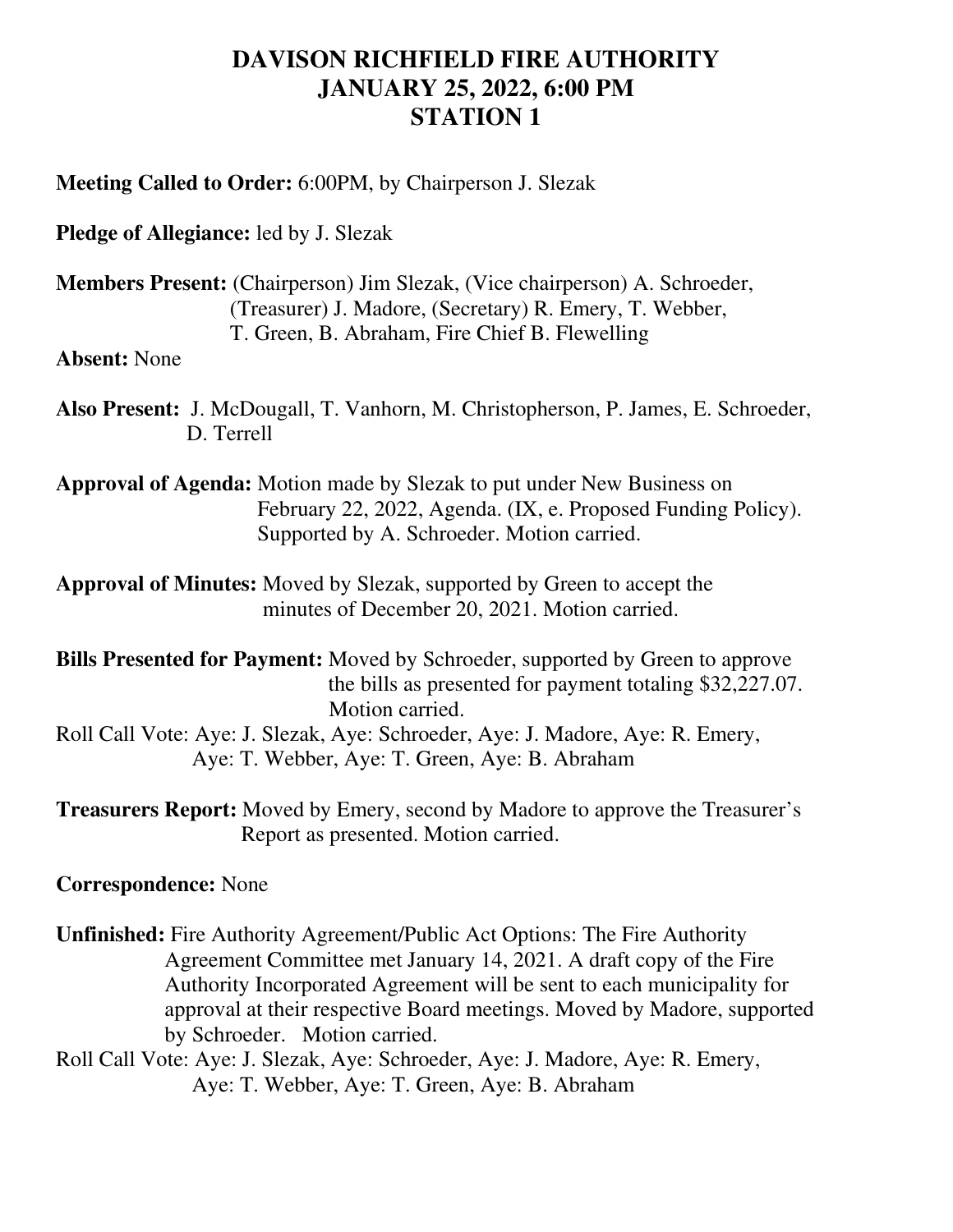Davison Richfield Fire Authority January 25, 2022 Page 2

**New Business:** a. Personnel Committee appointments: Motion by Schroeder to

approve new appointees. Second by Webber. Motion carried.

- b. Budget Committee appointments: Moved by Slezak, support by Schroeder to keep the Budget Committee members as is. Motion carried.
- c. Authority Term List: Member terms were verified and will be updated at each November Fire Authority meeting. R. Emery announced he will be stepping away from the Fire Authority Board, following the November 2022 election, after serving 20+ years. Motion carried.
- d. Personnel Policy Manual Update: Motion by Slezak, second by Madore to accept updates made to manual provided by Chief Flewelling. Motion carried.
- Roll Call Vote: Aye: J. Slezak, Aye: Schroeder, Aye: J. Madore, Aye: R. Emery, Aye: T. Webber, Aye: T. Green, Aye: B. Abraham

## **Personnel Committee:** None

**Chief's Report:** The south fence has been repaired.

 Chief discussed several grants that are being researched and applied for. Chief discussed new State of Michigan continuing education requirements for firefighter training and joint training opportunities with neighboring departments.

 Fire Department committee assignments have been made and will be presented in February for board approval.

 Chief discussed options other than the traditional bidding process for purchasing apparatus. Board approved using "Sourcewell".

 Chief's annual evaluation was discussed. Forms to be sent to all board members January 26, 2022.

EMS resolution was discussed.

Chief discussed call volume & manpower.

 Chief discussed fire department medical responses to Urgent Care Clinics. Chief thanked everyone for the support of a firefighter that spent an extended period of time on medical leave.

## **Fire Association Report:** a. Paul James met at Department meeting to vote in new

 Firefighter Association officials. President; Josh Cole, Vice President; David Terrell, and firefighters Brandon Davis and Lloyd Wright.

- b. The Scott Yaklin Scholarships will be given to 2 students at \$500 each.
- c. The Women's Aux will be hosting a Fire Department members and their families only, brunch at Station 2.